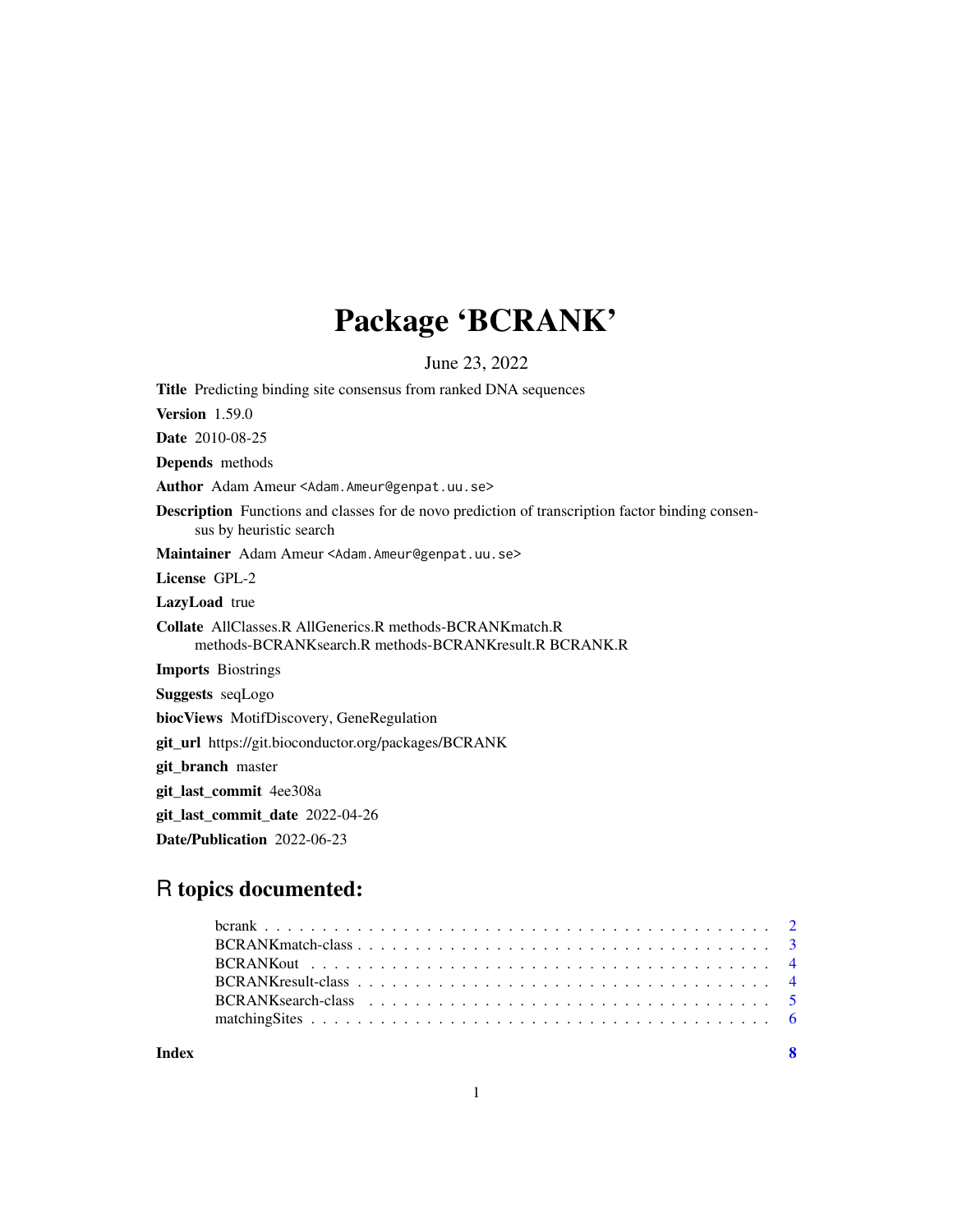<span id="page-1-1"></span><span id="page-1-0"></span>bcrank *BCRANK: predicting binding site consensus from ranked DNA sequences*

#### Description

This function implements an algorithm for detection of short DNA sequences that are overrepresented in some part of the list. Starting from some initial consensus DNA sequence coded in IUPAC symbols, the method uses a heuristic search to improve the consensus until a local optimum is found. Individual predicted binding sites can be reported by the function [matchingSites](#page-5-1).

#### Usage

```
bcrank(fafile, startguesses=c(), restarts=10, length=10,
       reorderings=500, silent=FALSE, plot.progress=FALSE,
       do.search=TRUE, use.P1=FALSE, use.P2=TRUE, strip.desc=TRUE)
```
#### Arguments

| fafile        | a ranked fasta file containing DNA sequences.                                                                                                                         |
|---------------|-----------------------------------------------------------------------------------------------------------------------------------------------------------------------|
| startguesses  | a character vector with consensus sequences in IUPAC coding to be used as<br>starting sequences in the search. If empty, random start guesses will be gener-<br>ated. |
| restarts      | number restarts of the algorithm when using random start guesses.                                                                                                     |
| length        | legth of random start guess.                                                                                                                                          |
| reorderings   | number of random reorderings of the DNA sequences performed when calculat-<br>ing score.                                                                              |
| silent        | reports progress status if FALSE.                                                                                                                                     |
| plot.progress | if TRUE, the progress is displayed in a plot.                                                                                                                         |
| do.search     | if FALSE, no search is performed. In that case the start guesses are assigned<br>with scores and reported as results.                                                 |
| use.P1        | Use penalty for bases other than $A, C, G, T$ .                                                                                                                       |
| use.P2        | Use penalty for motifs matching repetitive sequences.                                                                                                                 |
| strip.desc    | Ignored (always treated as TRUE).                                                                                                                                     |

#### Value

The method returns an objcet of class [BCRANKresult-class](#page-3-1).

#### Author(s)

Adam Ameur, <adam.ameur@genpat.uu.se>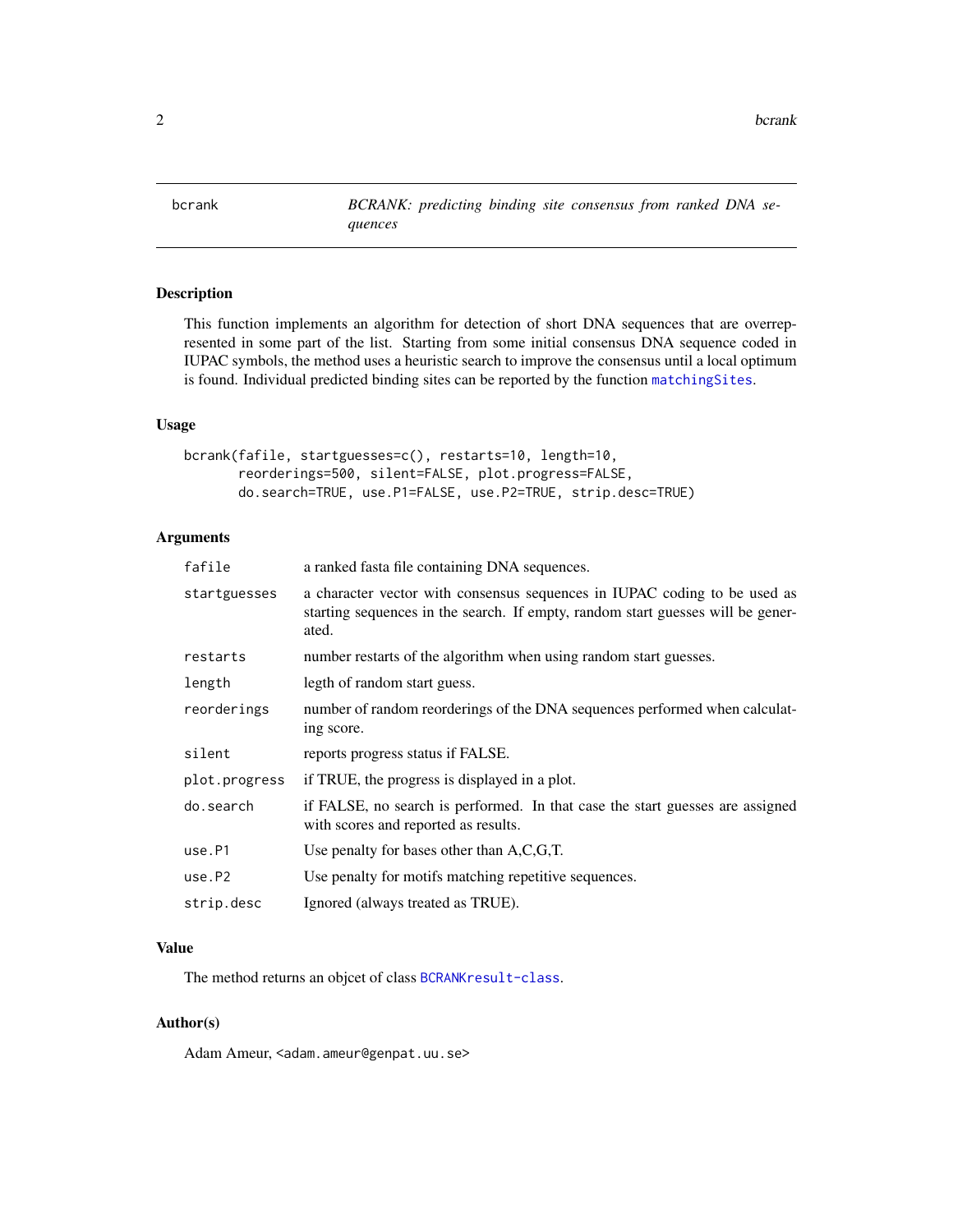#### <span id="page-2-0"></span>References

Ameur, A., Rada-Iglesias, A., Komorowski, J., Wadelius, C. Identification of candidate regulatory SNPs by combination of transcription factor binding site prediction, SNP genotyping and haploChIP. Nucleic Acids Res, 2009, 37(12):e85.

#### See Also

[matchingSites](#page-5-1), [BCRANKresult-class](#page-3-1)

#### Examples

```
## Load example fasta file
fastaFile <- system.file("Exfiles/USF1_small.fa", package = "BCRANK")
## Run BCRANK
## Not run: BCRANKout <- bcrank(fastaFile, restarts=20)
## Show BCRANK results
toptable(BCRANKout)
## The top scoring result
topMotif <- toptable(BCRANKout,1)
## Plot BCRANK search path
plot(topMotif)
## Position Weight Matrix
pwm(topMotif, normalize=FALSE)
```
<span id="page-2-1"></span>BCRANKmatch-class *Class "BCRANKmatch"*

#### Description

Holds the [bcrank](#page-1-1) score for one IUPAC consensus sequence. Several objects of this class are collected in a [BCRANKsearch-class](#page-4-1) object

#### Objects from the Class

Objects are not intended to be created directly but as a result from running [bcrank](#page-1-1).

#### Slots

consensus: consensus sequence in IUPAC coding

bcrankScore: bcrank score for the consensus

matchVec: vector with 0's (no match) and 1's (match) of same length as the ranked DNA sequences

#### Methods

consensus signature(object = "BCRANKmatch"): Returns the consensus sequence.

bcrankScore signature(object = "BCRANKmatch"): Returns the bcrank score.

matchVector signature(object = "BCRANKmatch"): Returns a vector with 0's (no match) and 1's (match) of same length and order as the ranked DNA sequences.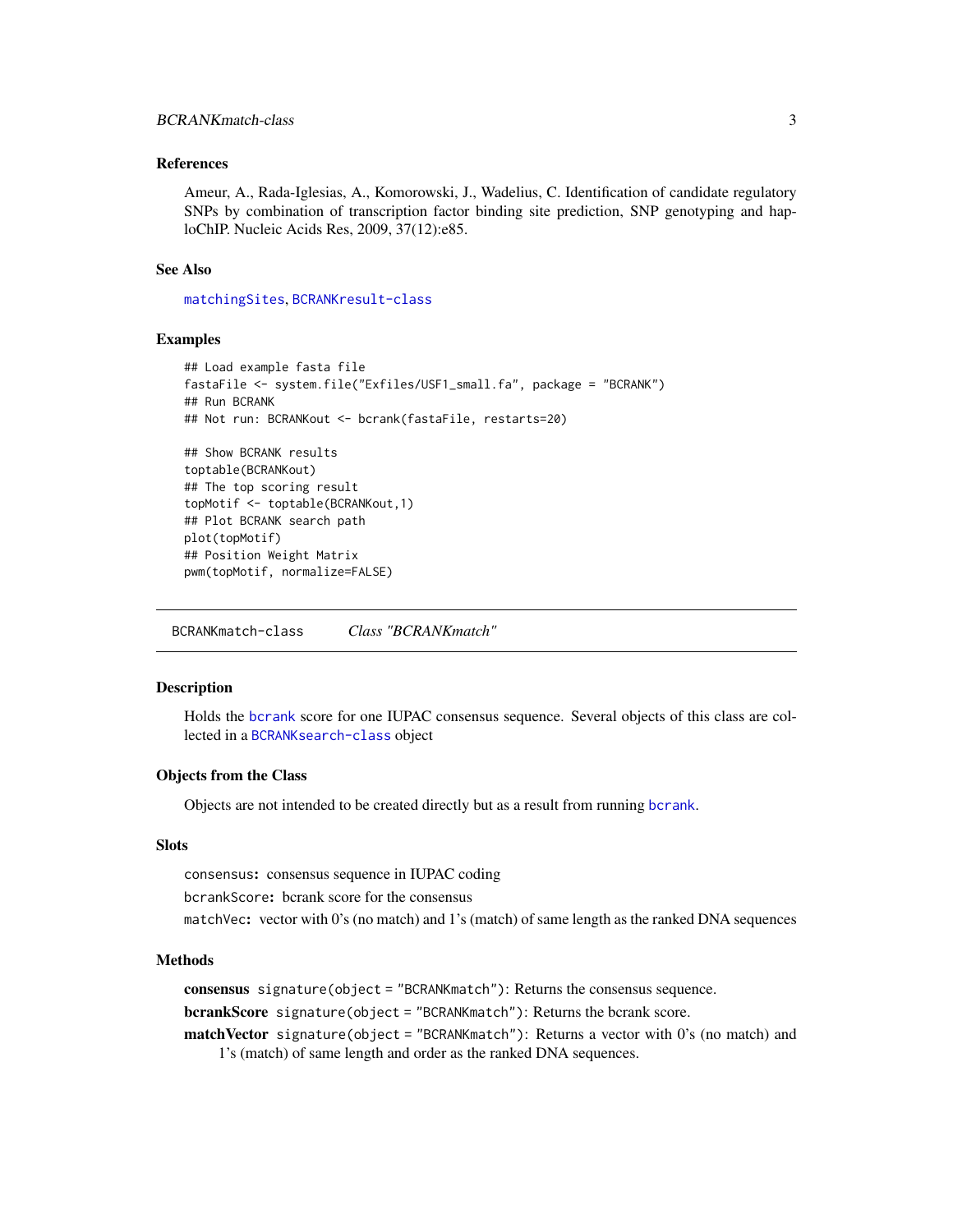#### <span id="page-3-0"></span>Author(s)

Adam Ameur, <adam.ameur@genpat.uu.se>

#### See Also

[bcrank](#page-1-1), [BCRANKsearch-class](#page-4-1)

BCRANKout *BCRANK results for USF1 ChIP-chip data*

#### Description

Results from running bcrank on USF1 whole genome ChIP-chip data for the human liver cell line HepG2.

#### Usage

data(BCRANKout)

#### Source

Data from whole genome ChIP-chip experiments on human liver cell line HepG2. (Rada-Iglesias, A., et *al*. 2007)

#### References

Rada-Iglesias, A., et *al*. (2007) Whole-genome maps of USF1 and USF2 binding and histone H3 acetylation reveal new aspects of promoter structure and candidate genes for common human disorders.*Genome Research*, Accepted

#### See Also

[bcrank](#page-1-1)

<span id="page-3-1"></span>BCRANKresult-class *Class "BCRANKresult"*

#### Description

Holds the results from running [bcrank](#page-1-1). Contains a number of [BCRANKsearch-class](#page-4-1) object, one for each restart of the bcrank search.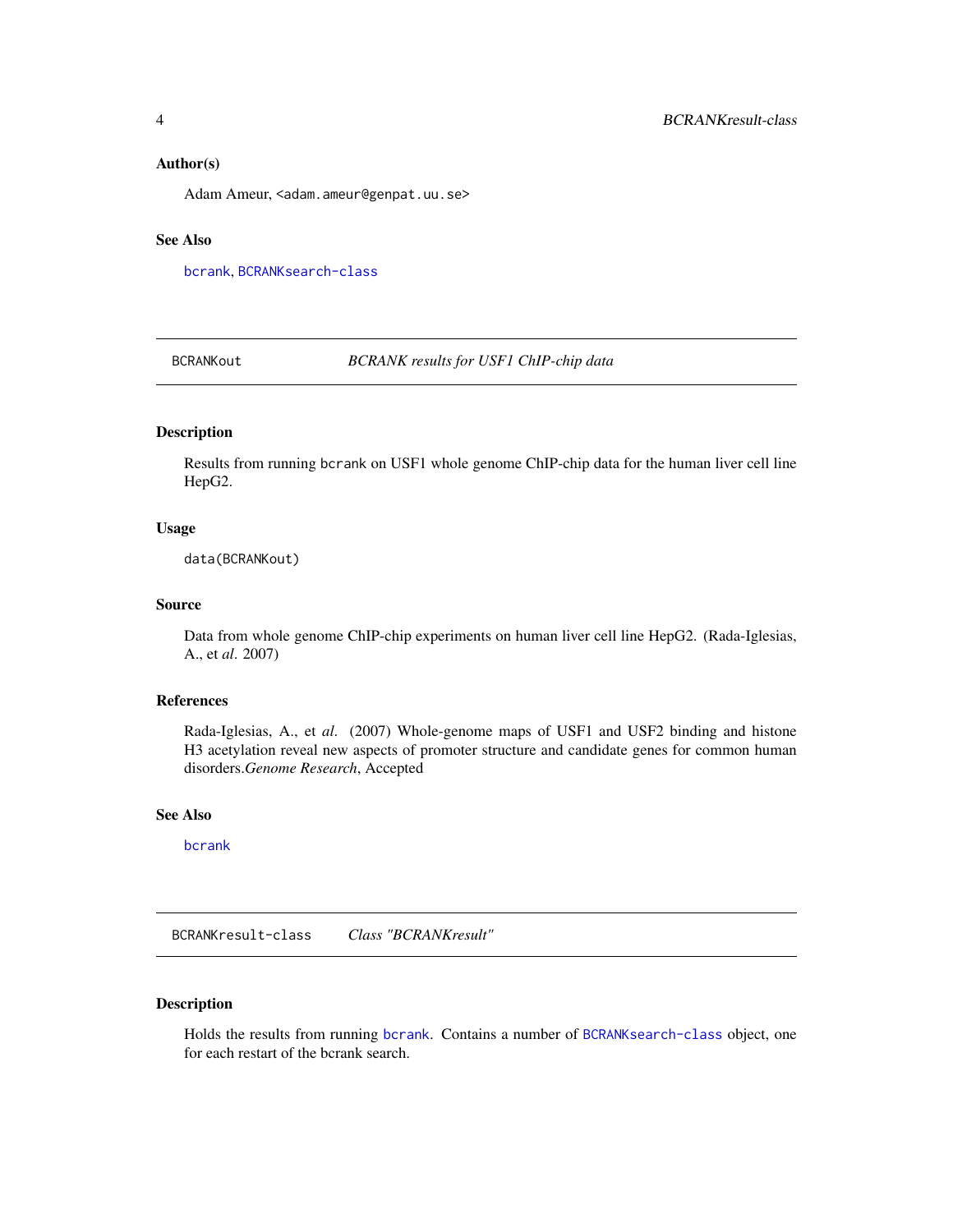#### <span id="page-4-0"></span>**Slots**

fname: the name of the fasta file used for running bcrank.

toplist: a list of BCRANKsearch-class objects, ranked by their scores.

funCall: the function call that was made to bcrank.

nrSeqs: number of sequences in the fasta input file.

restarts: number of restarts used in the bcrank search.

#### **Methods**

fname signature(object = "BCRANKmatch"): Returns the fasta file name.

toplist signature(object = "BCRANKmatch", i=NULL): If i is NULL, returns a data frame containing consensus and score for the results for each restart of the bcrank search. Otherwise, the i'th BCRANKsearch-class object in the toplist is returned.

#### Author(s)

Adam Ameur, <adam.ameur@genpat.uu.se>

#### See Also

[bcrank](#page-1-1), [BCRANKsearch-class](#page-4-1),

<span id="page-4-1"></span>BCRANKsearch-class *Class "BCRANKsearch"*

#### Description

Holds the whole search path from a single [bcrank](#page-1-1) run. Each individual search step is stored in a [BCRANKmatch-class](#page-2-1) object. Several objects of this class are collected in a [BCRANKresult-class](#page-3-1) object

#### Objects from the Class

Objects are not intended to be created directly but as a result from running [bcrank](#page-1-1).

#### **Slots**

- searchPath: a collection of BCRANKmatch-class objects, ontaining all bcrank search steps from a start guess to a locally optimal solution.
- final: a BCRANKmatch-class object for the highest scoring consensus sequence (locally optimal solution) in this bcrank run.
- finalPWM: position weight matrix for the highest scoring consensus sequence.

finalNrMatch: number of occurrences of the final consensus sequence in the fasta input file.

nrIterations: number of iterations required to move from the start guess to the final soloution in this bcrank run.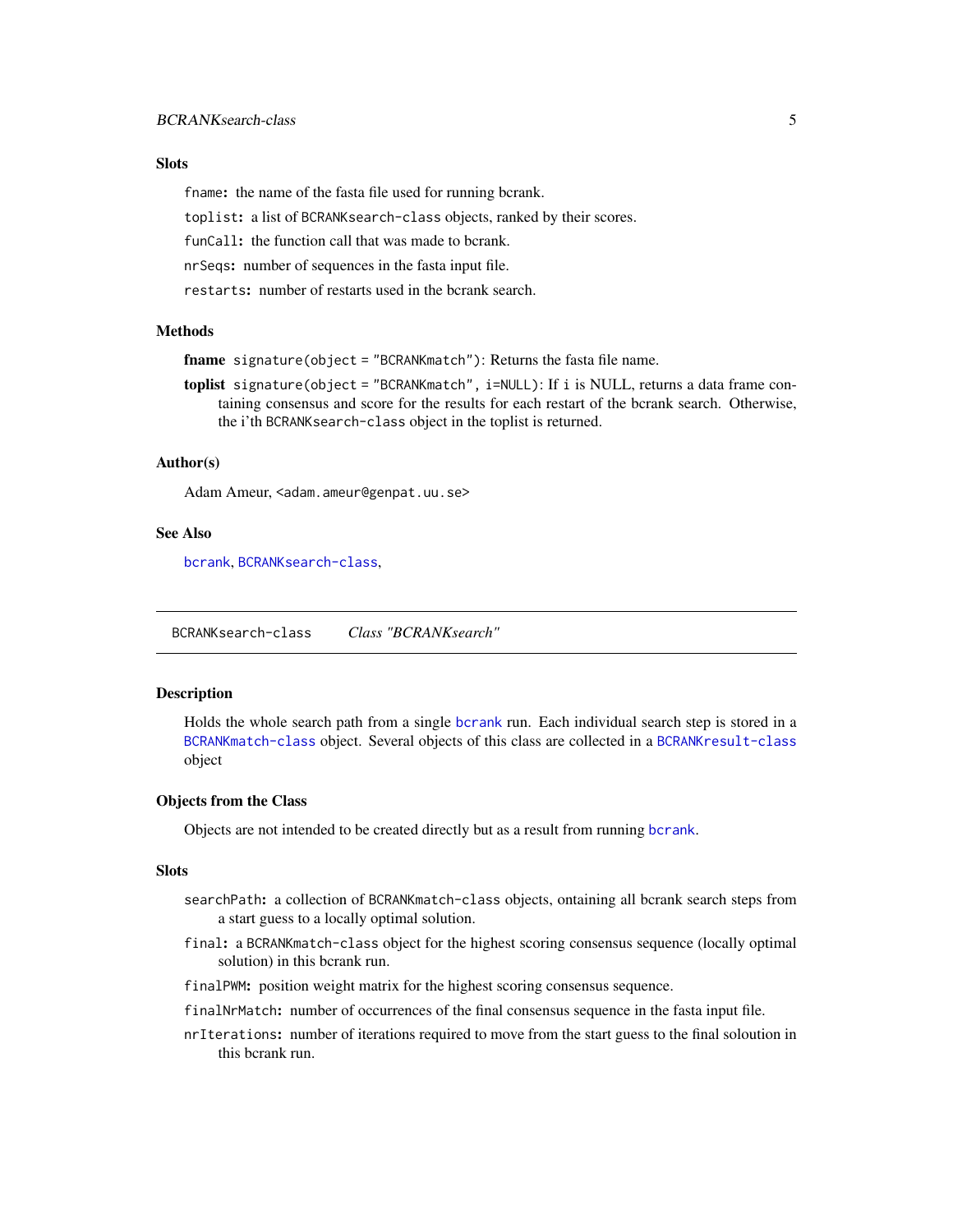#### <span id="page-5-0"></span>Methods

- searchPath signature(object = "BCRANKsearch", i=NULL): If i is NULL, returns a data frame containing consensus and score for the whole search path. Otherwise, the i'th BCRANKmatch-class object in the search path is returned.
- pwm signature(object = "BCRANKsearch", normalize=TRUE): Returns the position weight matrix (pwm) for the highest scoring consensus in this bcrank run. Matrix positions are between between 0 and 1 when normalize is TRUE. When FALSE, the number of matching sequences is reported.

```
plot signature(x = "BCRANKsearch", y = "missing"): A plot method for the searchPath.
```
#### Author(s)

Adam Ameur, <adam.ameur@genpat.uu.se>

#### See Also

[bcrank](#page-1-1), [BCRANKmatch-class](#page-2-1), [BCRANKresult-class](#page-3-1)

<span id="page-5-1"></span>matchingSites *Report IUPAC consensus occurrences in a fasta file*

#### Description

This function reports all occurrences of a consensus sequence in a fasta file. It can be used to extract transcription factor binding sites predicted by BCRANK or other motif search methods.

#### Usage

```
matchingSites(fafile, motifSequence, revComp=TRUE, strip.desc=TRUE)
```
#### Arguments

| fafile        | a ranked fasta file containing DNA sequences.                   |
|---------------|-----------------------------------------------------------------|
| motifSequence | a character vector in IUPAC coding representing a DNA sequence. |
| revComp       | set to TRUE if the reverse complement also be matched.          |
| strip.desc    | Ignored (always treated as TRUE).                               |

#### Value

Returns a data frame with positions, strand and DNA sequence for the matching sites.

#### Author(s)

Adam Ameur, <adam.ameur@genpat.uu.se>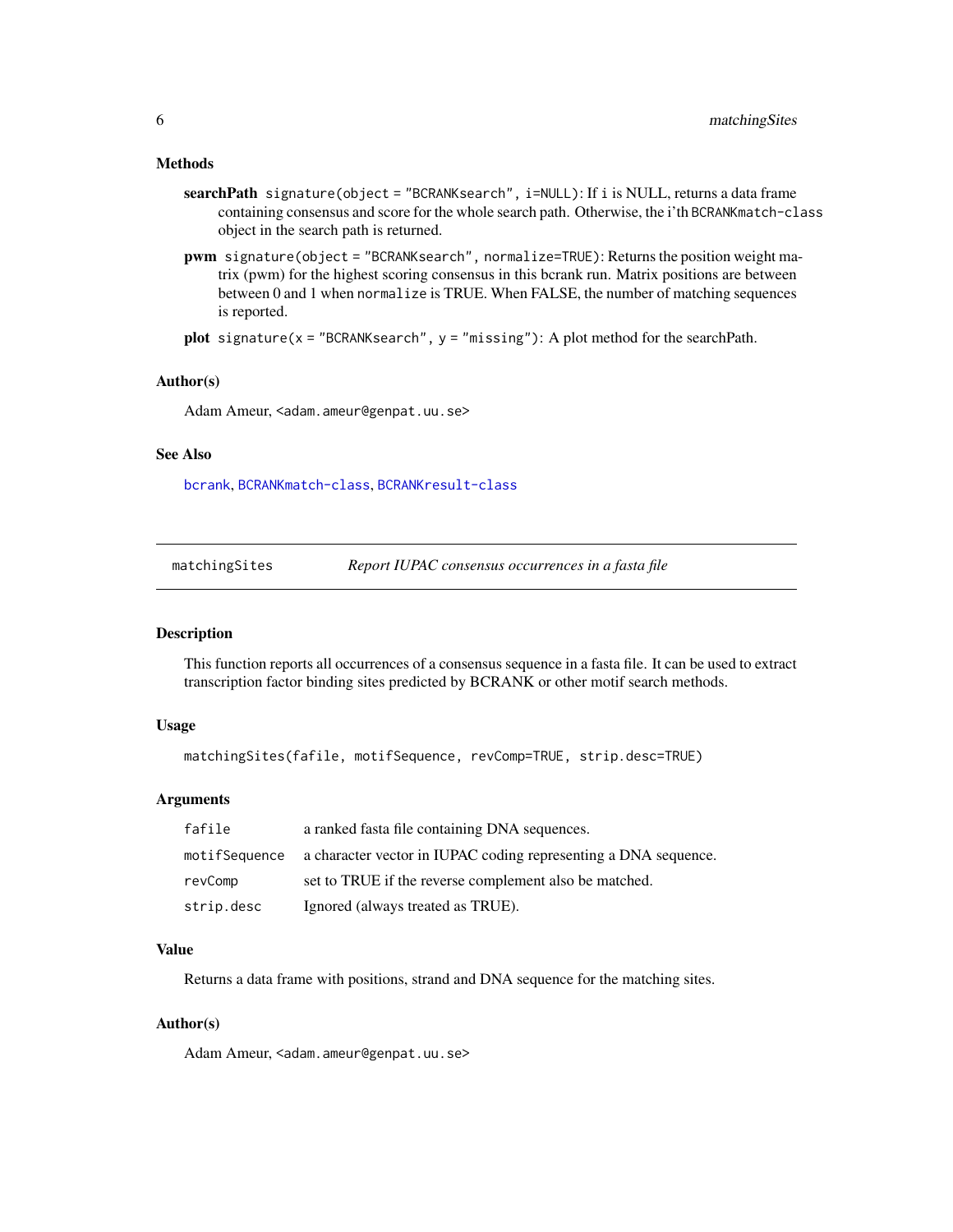#### <span id="page-6-0"></span>matchingSites 7

#### References

Ameur, A., Rada-Iglesias, A., Komorowski, J., Wadelius, C. Identification of candidate regulatory SNPs by combination of transcription factor binding site prediction, SNP genotyping and haploChIP. Nucleic Acids Res, 2009, 37(12):e85.

#### See Also

[bcrank](#page-1-1)